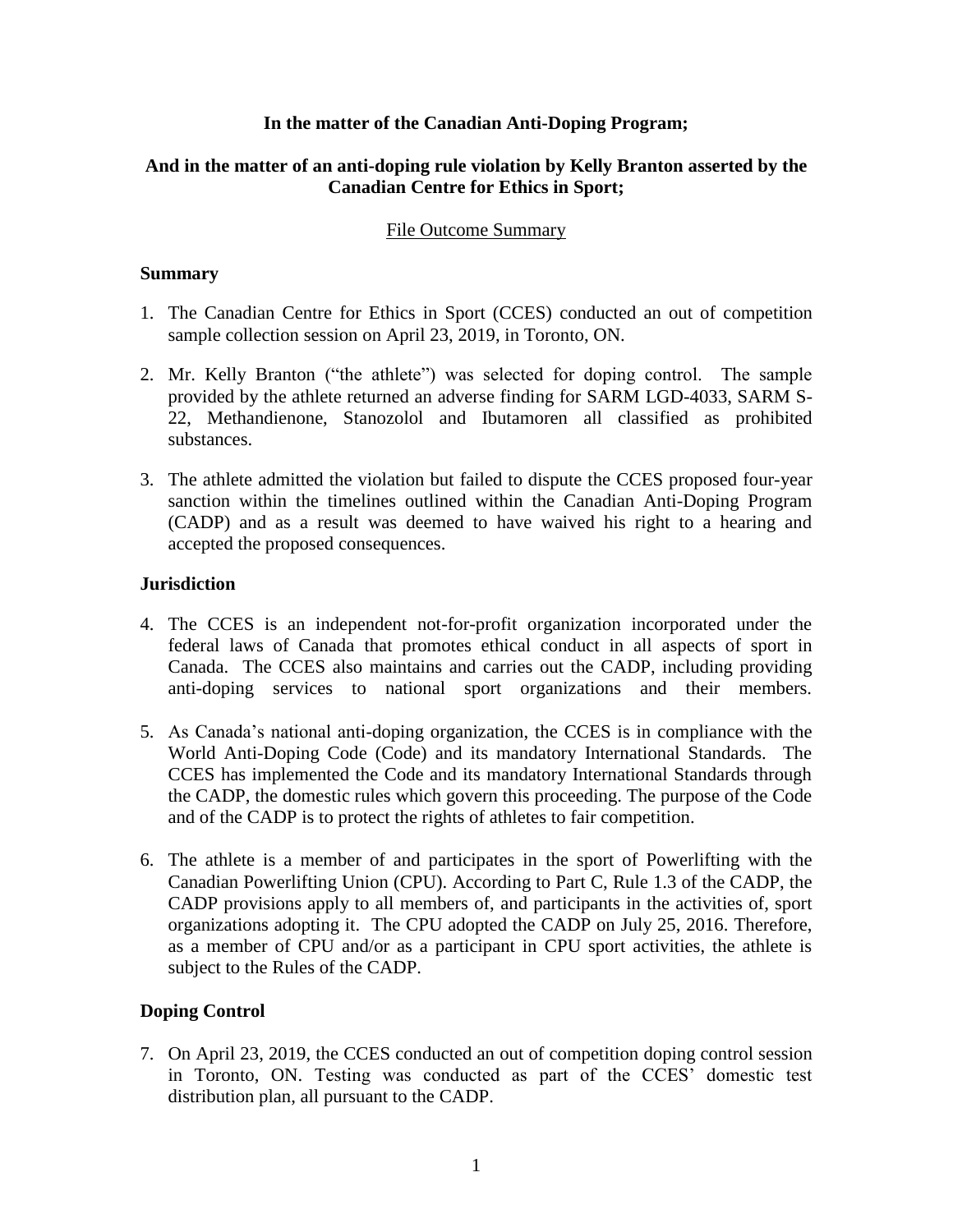- 8. The athlete was notified for doping control and, together with the Doping Control Officer (DCO) from the CCES, completed the sample collection process. The athlete's sample code number was 4319140.
- 9. On April 24, 2019, the athlete's sample was received by World Anti-Doping Agency (WADA) accredited laboratory, the INRS-Institut Armand-Frappier (INRS), in Laval, QC.

#### **Results Management**

- 10. The adverse analytical finding was received from the INRS on May 14, 2019. The Certificate of Analysis indicated the presence of SARM LGD-4033, SARM S-22, Methandienone, Stanozolol and Ibutamoren.
- 11. SARM LGD-4033, SARM S-22, Methandienone, Stanozolol and Ibutamoren are classified as prohibited substances on the 2019 WADA Prohibited List.
- 12. On May 24, 2019, the CCES formally asserted a violation against the athlete for the presence of multiple prohibited substances. A mandatory Provisional Suspension was also imposed against the athlete on this date.
- 13. In accordance with CADP Rule 10.2.1, the standard sanction for an intentional doping violation involving the presence of multiple prohibited substances (nonspecified substance), is a four (4) year period of ineligibility. The CCES proposed the standard four (4) year sanction within its assertion of May 24, 2019.
- 14. In response to the CCES' assertion of May 24, 2019, the athlete admitted the antidoping rule violation. The CCES provided the athlete with a deadline to either request or waive his right to a hearing. The athlete did not take either of these steps by the provided deadline.

### **Confirmation of Violation and Sanction**

- 15. Rule 7.10.2 of the CADP states:
	- *7.10.2 Alternatively, if the Athlete or other Person against whom an anti-doping rule violation is asserted fails to dispute that assertion within the deadline specified in the notice sent by the CCES asserting the violation, then he/she shall be deemed to have admitted the violation, to have waived a hearing, and to have accepted the Consequences that are mandated by the Rules or (where some discretion as to Consequences exists under the Rules) that have been offered by CCES.*